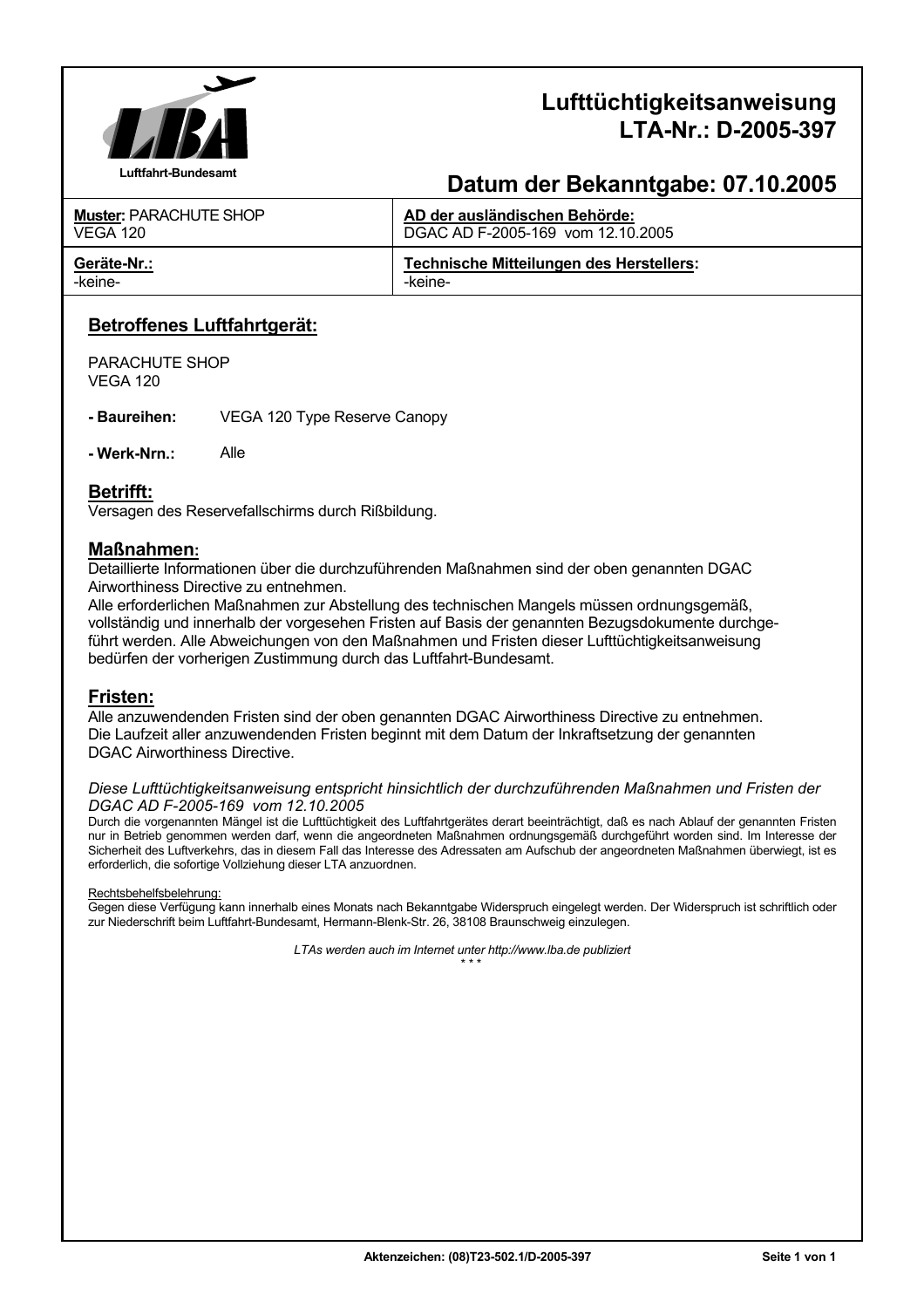|                                                             | <b>AIRWORTHINESS DIRECTIVE</b>                                                                                                                                                                                                        | Distribution:                                          | Issue date:                                                                                                                               | Page: |  |
|-------------------------------------------------------------|---------------------------------------------------------------------------------------------------------------------------------------------------------------------------------------------------------------------------------------|--------------------------------------------------------|-------------------------------------------------------------------------------------------------------------------------------------------|-------|--|
|                                                             | No F-2005-169                                                                                                                                                                                                                         | <b>AB</b>                                              | October 12, 2005                                                                                                                          | 1/2   |  |
| <b>Direction</b><br>générale<br>de<br>l'aviation            | This Airworthiness Directive is published by the DGAC on behalf of<br>EASA, Airworthiness Authority of the State of Design for the affected<br>product, part or appliance.                                                            |                                                        | Translation of « Consigne de Navigabilité » of same<br>number.<br>In case of difficulty, reference should be made to<br>the French issue. |       |  |
| civile<br><b>France</b><br><b>GSAC</b><br>publication       | No person may operate an aircraft to which an Airworthiness Directive applies,<br>except in accordance with the requirements of that Airworthiness Directive,<br>unless otherwise agreed with the Authority of the State of Registry. |                                                        |                                                                                                                                           |       |  |
| Corresponding foreign Airworthiness Directive(s):           |                                                                                                                                                                                                                                       | Airworthiness Directive(s) replaced:                   |                                                                                                                                           |       |  |
| Not applicable<br><b>None</b>                               |                                                                                                                                                                                                                                       |                                                        |                                                                                                                                           |       |  |
| Person in charge of airworthiness:<br><b>PARACHUTE SHOP</b> |                                                                                                                                                                                                                                       | $Type(s)$ :<br>Equipment: VEGA 120 type reserve canopy |                                                                                                                                           |       |  |
| Type certificate(s) No. None                                |                                                                                                                                                                                                                                       |                                                        |                                                                                                                                           |       |  |
| <b>TCDS No None</b>                                         |                                                                                                                                                                                                                                       |                                                        |                                                                                                                                           |       |  |
| ATA chapter:                                                | Subject:                                                                                                                                                                                                                              |                                                        |                                                                                                                                           |       |  |
| 25                                                          | <b>Equipment/Furnishings - Strengthening of assemblies</b>                                                                                                                                                                            |                                                        |                                                                                                                                           |       |  |

## **1. EFFECTIVITY:**

This Airworthiness Directive (AD) applies to VEGA 120 type reserve canopies manufactured by PARACHUTE SHOP company.

#### **2. REASONS:**

A tear starting from the trailing edge of a VEGA 120 type reserve canopy was noticed after a parachute jump carried out by a 50 kg weight parachutist and application of the emergency procedure. The parachutist nevertheless could land without damage.

It was the first application of the emergency procedure with this canopy.

Examination of the clamp at the trailing edge of the canopy close to the tear shows that the "bartack" point exceeds the ribbon of the latter and comes straight forward on intrados and extrados fabric. This "bartack" point type may work in favor of a tear starting.

If not corrected, this situation may lead to a fatal accident.

#### **3. MANDATORY ACTIONS AND COMPLIANCE TIMES:**

VEGA 120 type reserve canopies are flight forbidden from the effective date of this AD.

#### **4. REFERENCE PUBLICATION:**

None.

**n/BB**